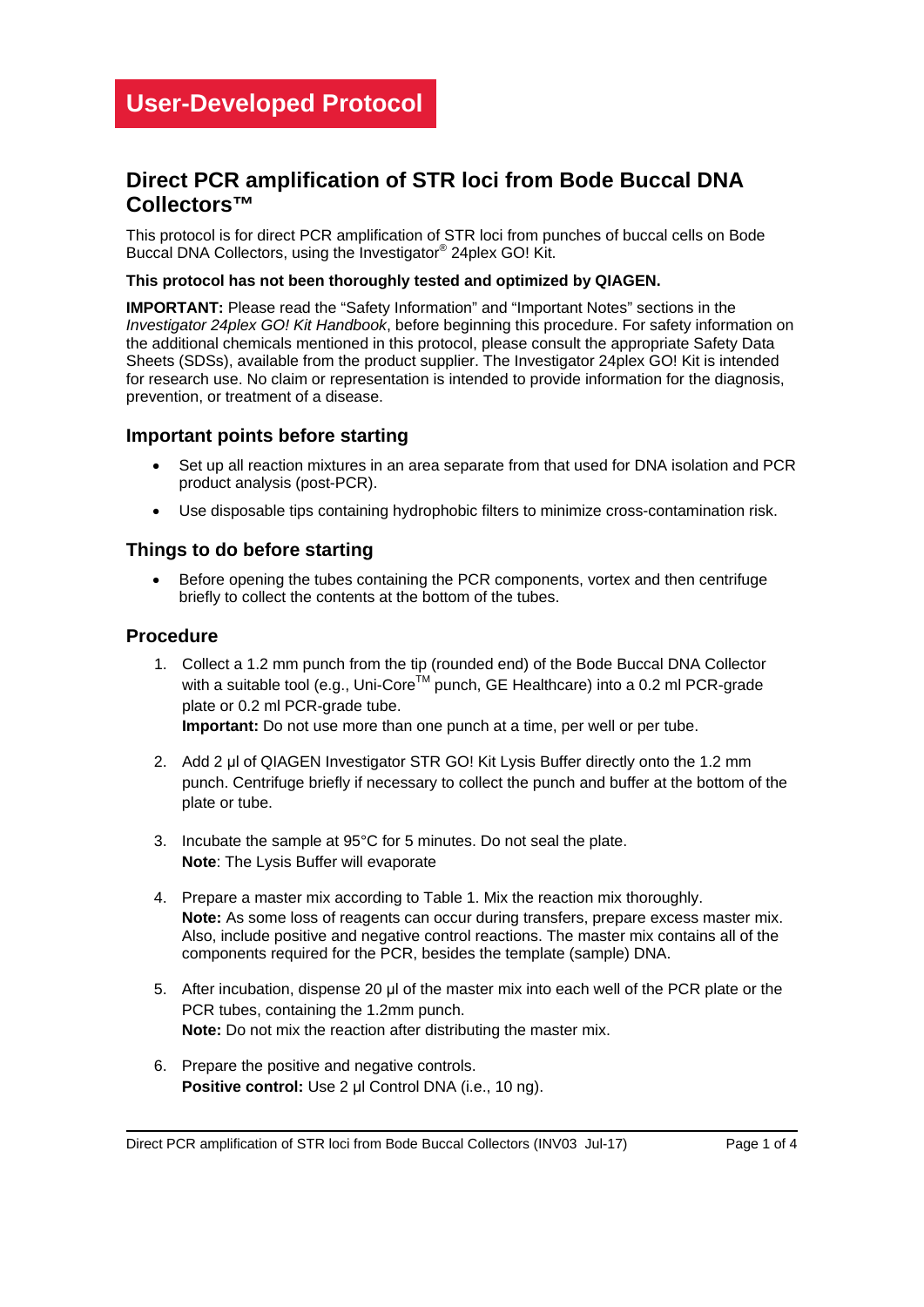# **User-Developed Protocol**

**Note:** The amount of Control DNA may need to be adapted after setting the optimal PCR cycle number in your laboratory, if signals are too low or too high. Do not add a blank disc to the positive control well.

**Negative control:** Do not add any template DNA. Do not add a blank disc or water to the negative control PCR tube or well.

- 7. Briefly centrifuge reactions to ensure discs are fully submerged.
- 8. Program the thermal cycler according to the manufacturer's instructions, using the conditions listed in Table 2. **Note:** If using the GeneAmp® PCR system 9700 with an Aluminum Sample Block Module, use "Std Mode". If using a Silver Block or Gold-Plated Silver Block Module, use "Max Mode". Do not use "9600 Emulation Mode".
- 9. After the cycling protocol is complete, store samples at  $-30^{\circ}$ C to  $-15^{\circ}$ C protected from light, or proceed directly with electrophoresis.

**Table 1: Master mix setup**

| Component             | Volume per reaction |  |
|-----------------------|---------------------|--|
| Fast Reaction Mix 2.0 | 7.5 µl              |  |
| <b>Primer Mix</b>     | $12.5$ µl           |  |
| Total volume          | $20.0 \mu$          |  |

| Temperature    | Time            | Number of cycles |
|----------------|-----------------|------------------|
| 98°C*          | 30 <sub>s</sub> |                  |
| $64^{\circ}$ C | 40 s            | 3 cycles         |
| 72°C           | 5 <sub>s</sub>  |                  |
| $96^{\circ}$ C | 10 <sub>s</sub> |                  |
| $61^{\circ}$ C | 40 s            | 24 cycles        |
| 72°C           | 5 <sub>s</sub>  |                  |
| $68^{\circ}$ C | 2 min           | -                |
| $60^{\circ}$ C | 2 min           | —                |
| $10^{\circ}$ C | $\infty$        | -                |

\* Hot start to activate DNA polymerase.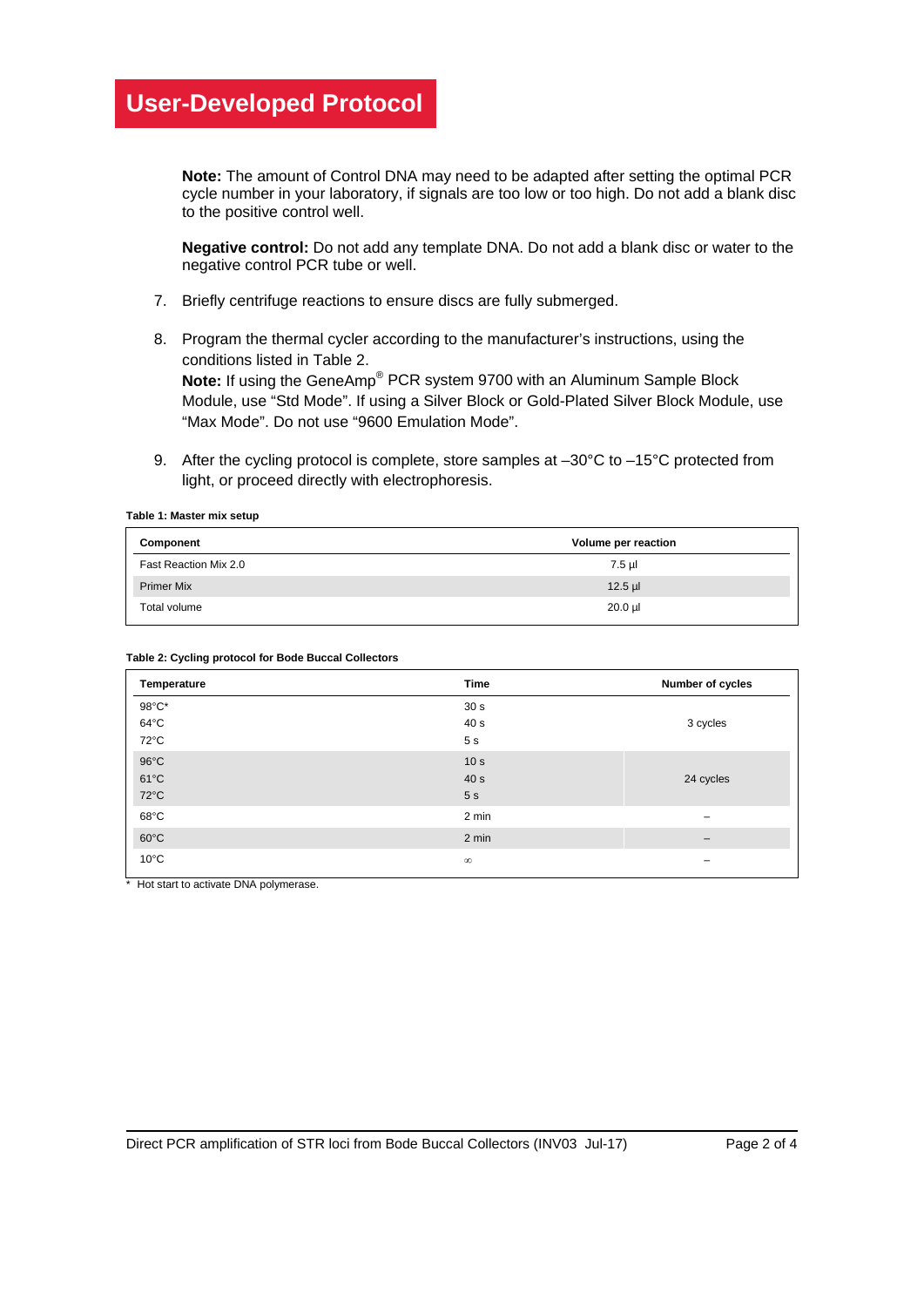## **Ordering Information**

| <b>Product</b>                                    | <b>Contents</b>                                                                                                                           | Cat. no. |
|---------------------------------------------------|-------------------------------------------------------------------------------------------------------------------------------------------|----------|
| Investigator 24 plex GO! Kit<br>(200)             | Primer Mix, Fast Reaction Mix 2.0<br>including Tag DNA Polymerase,<br>Control DNA, Allelic Ladder 24plex,<br>DNA Size Standard 550 (BTO)  | 382426   |
| Investigator 24 plex GO! Kit<br>(1000)            | Primer Mix, Fast Reaction Mix 2.0<br>including Tag DNA Polymerase,<br>Control DNA, Allelic Ladder 24 plex,<br>DNA Size Standard 550 (BTO) | 382428   |
| <b>Related product</b>                            |                                                                                                                                           |          |
| Investigator STR GO! Lysis<br><b>Buffer (200)</b> | Lysis Buffer for 200 swab samples                                                                                                         | 386516   |